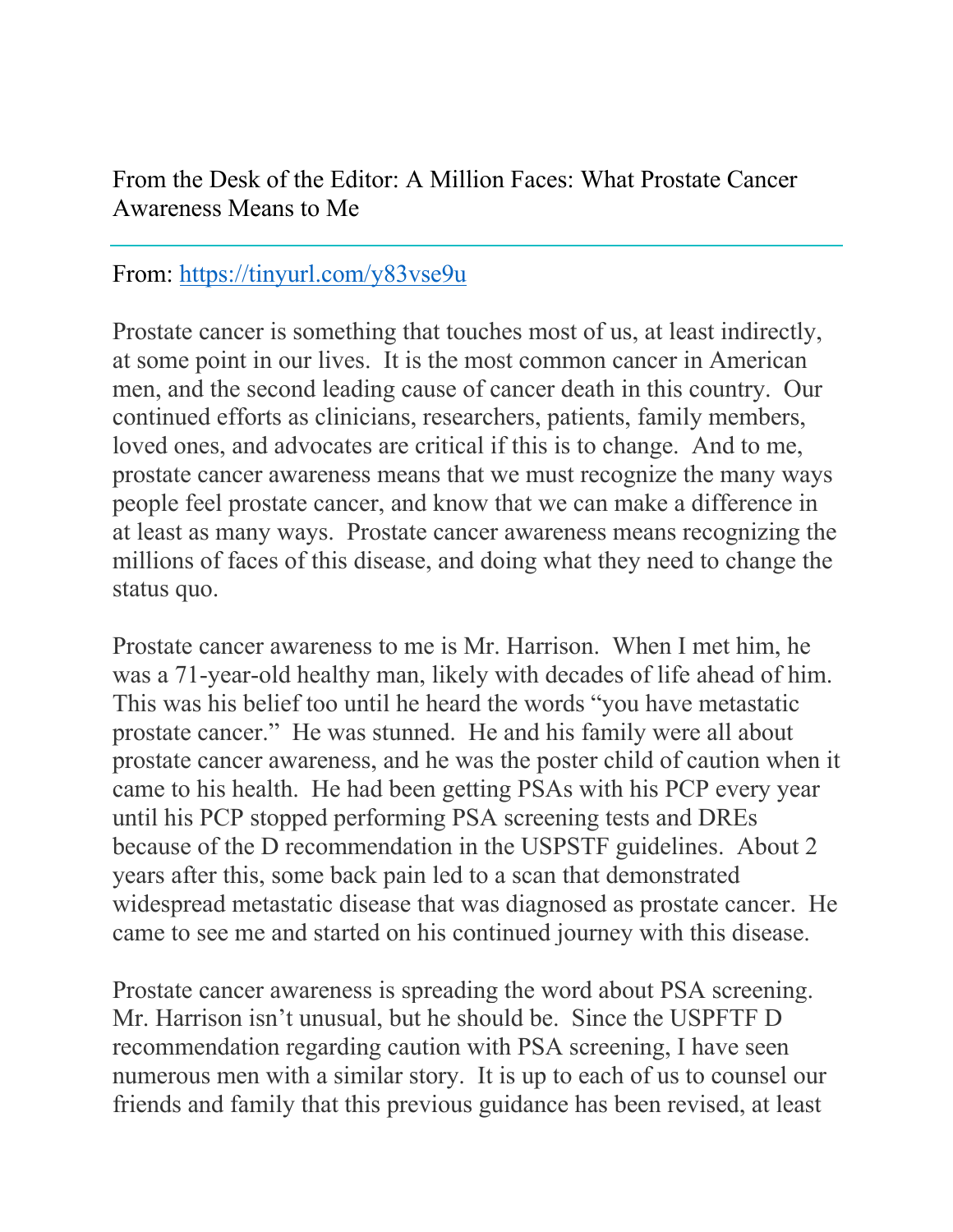to a C, and further research has been recommended. As clinicians and researchers, we must continue to optimize our screening assays and get the right treatments to the men who need them, avoiding surgery and radiation in men with low-risk cancer that will never threaten their lives. Mr. Harrison is a reminder to me that prostate cancer awareness requires vigilance on the part of patients and their loved ones, speaking up if they want to talk about screening, and ensuring they get testing if it makes sense for them.

Prostate cancer awareness to me is Mr. Orlen. I met him when he was 68 and had been on the prostate cancer journey for a decade already. He had undergone a radical prostatectomy with the esteemed Dr. Catalona at Northwestern University, but it had come back a few years later. He went on to salvage radiation and treatment with ADT followed by abiraterone, then moved to Nashville where I met him. We worked to get him treatment after treatment over several years and found ourselves near the end of our FDA approved options. He tried a clinical trial with our urologists and came back to me. Radium was approved and available at this point, for nearly a year, but issues with concerns over compounding led my institution to hesitate in providing it. Luckily, persistence on the part of my colleagues and me finally was successful, and we were able to offer it just as the clinical trial failed him. Mr. Orlen received radium, then olaparib, then enrolled on two additional clinical trials before he finally enrolled in hospice and passed away, nearly 3 years after receiving radium. He felt well, even on hospice, due to our efforts in maximizing the quality of life each day, knowing that these days were not possible only a few years before.

Prostate cancer awareness to me is ensuring access to therapies to all men, and engaging every man with prostate cancer in research protocols that can move our field forward. These efforts are not just for men who live in urban areas near large academic centers of excellence. A majority of men with prostate cancer are treated in community centers, and many never think about partnering with academic or private institutions in their areas that may offer clinical trials or treatments not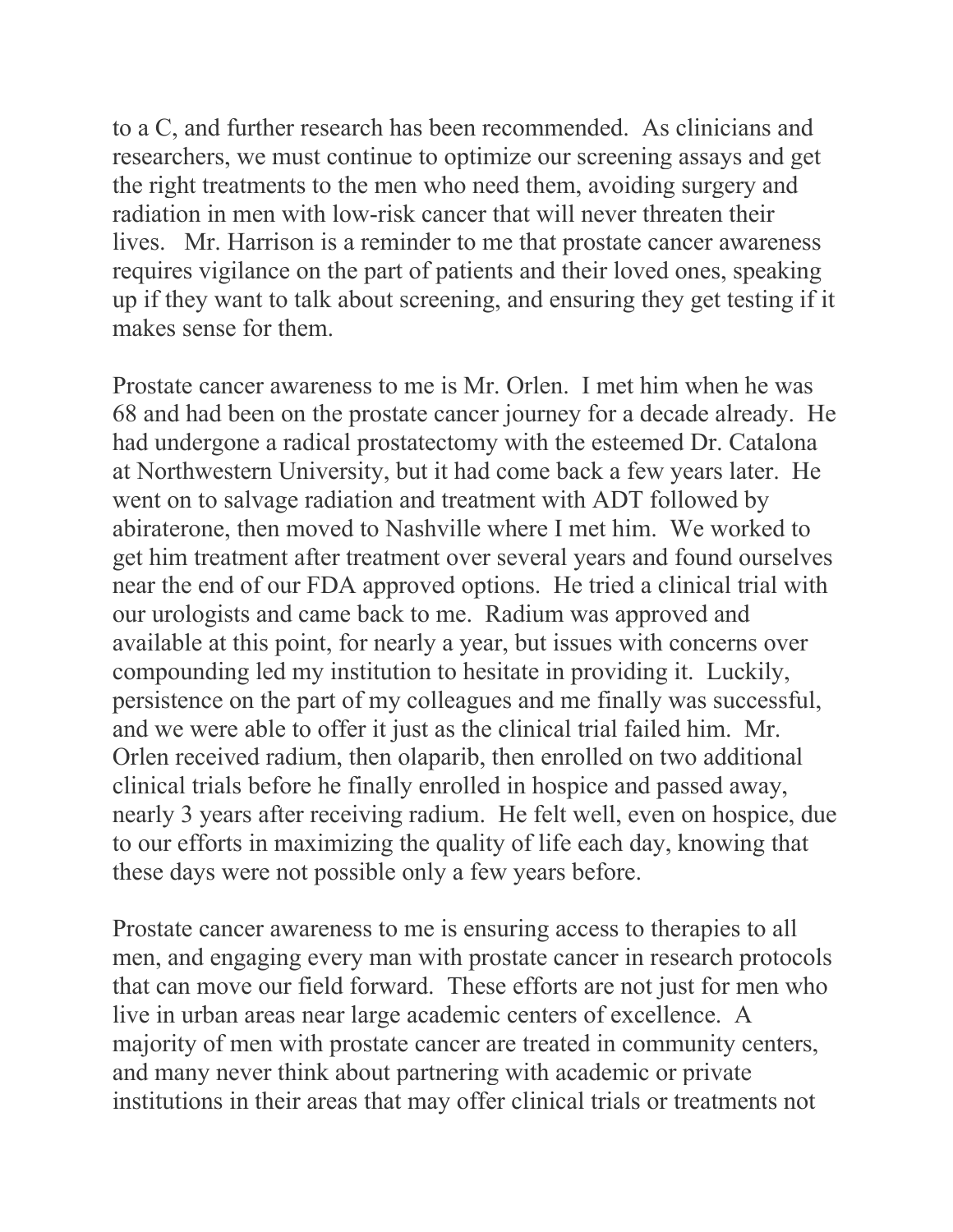available in smaller centers. We must all continue efforts to ensure that community urologists and medical oncologists hear about the amazing advances being made and feel comfortable providing these treatments to the men they care for. Academic physicians must make an effort to be available to their colleagues in the community, and pledge to work together with all of the members of a patient's clinical team to provide access to clinical trials and excellent local care. It literally takes a village, and that starts with us.

Prostate cancer awareness to me is Bill Morgans. I have known him since before I could talk and loved every minute I had with him. Bill was my grandfather, who was diagnosed with prostate cancer about a month after I started my first faculty member position with a focus in GU oncology and prostate cancer research. For as long as I had known him, my grandfather disliked physicians and hospitals, preferring to pursue natural and holistic methods to improve his health. Now that he was in his 80s with a diagnosis of high risk localized disease and a PSA in the hundreds, I appreciated that he was open to talking about his preferences for treatment, and what he would and would not do. After initial treatment with bilateral orchiectomy (the natural option), he felt well and continued to live independently. Within a few years, however, dementia that had started to set in before his diagnosis was more limiting, and he moved across the country to live with my aunt. I heard when his disease became castration-resistant (still non-metastatic) after his move and got a call in the fall of 2017 when his disease progressed to widespread metastatic disease, urinary outlet obstruction, bilateral hydronephrosis, recurrent urinary tract infections with subsequent bacteremia, and intense pain. Coupled with his advanced dementia, and his clearly stated wishes, he was admitted to an inpatient hospice and passed away with his family around him within a few days.

To men, prostate cancer awareness is recognizing that every man deserves the right to forge his own path, even if data and years of medical training tell us what is "right". As clinicians and loved ones, we must understand that it is our duty to guide, but not our right to dictate